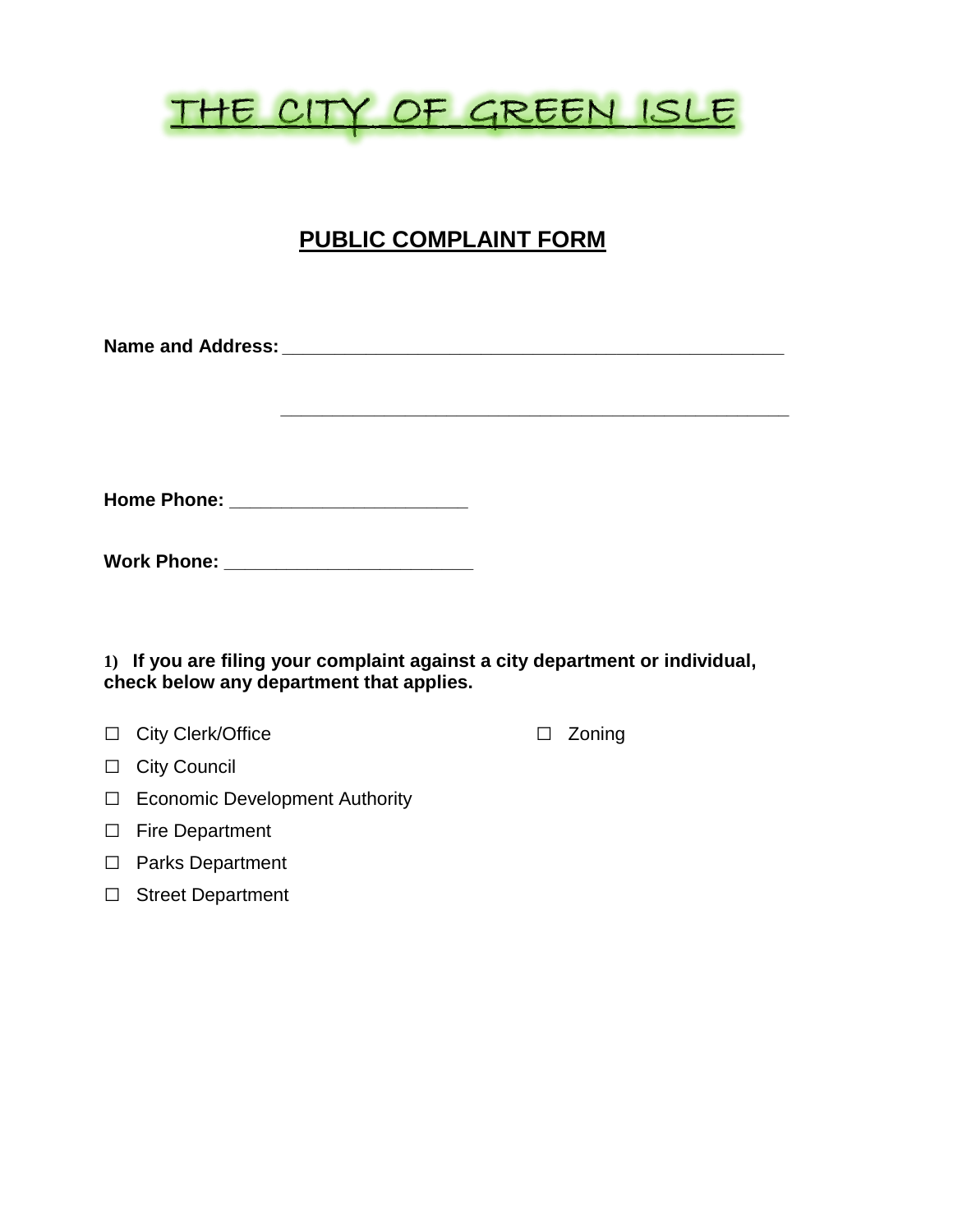**2) If you are you filing a complaint concerning a public nuisance, check any following topic that applies.** 

- **□ Abandoned or Hazardous Vehicle**
- **□ Accessibility Issues**
- **□ Bad/Unusual Construction hours**
- **□ Bad or unusual odors**
- **□ Barking/Unleashed dog**
- **□ Dangerous Tree or Limb on/over street**
- **□ Debris on Public Right of Way**
- **□ Faded curb/street paint**
- **□ Fire/Health Hazard**
- **□ Graffiti**
- **□ Illegal Building or Construction**
- **□ Illegal Dumping on City Property**
- **□ Illegal Posting/Signs**
- □ **Lawn Parking**
- **□ Noise Problem**
- **□ Overgrown Weeds or Trash**
- **□ Potholes**
- **□ Sidewalk, Curb or Gutter Problems**
- **□ Street Light Out**
- **□ Suspicious Activity**
- **□ Swimming Pool/Parks**
- **□ Traffic/Speeding Complaints**
- **□ Vision Obscured Hazard**
- **□ Zoning/Ordinance Issue**
- **□ Unregistered Business**
- □ **Other: \_\_\_\_\_\_\_\_\_\_\_\_\_\_\_\_\_\_\_\_\_\_\_\_\_\_\_\_\_\_\_\_\_\_\_\_**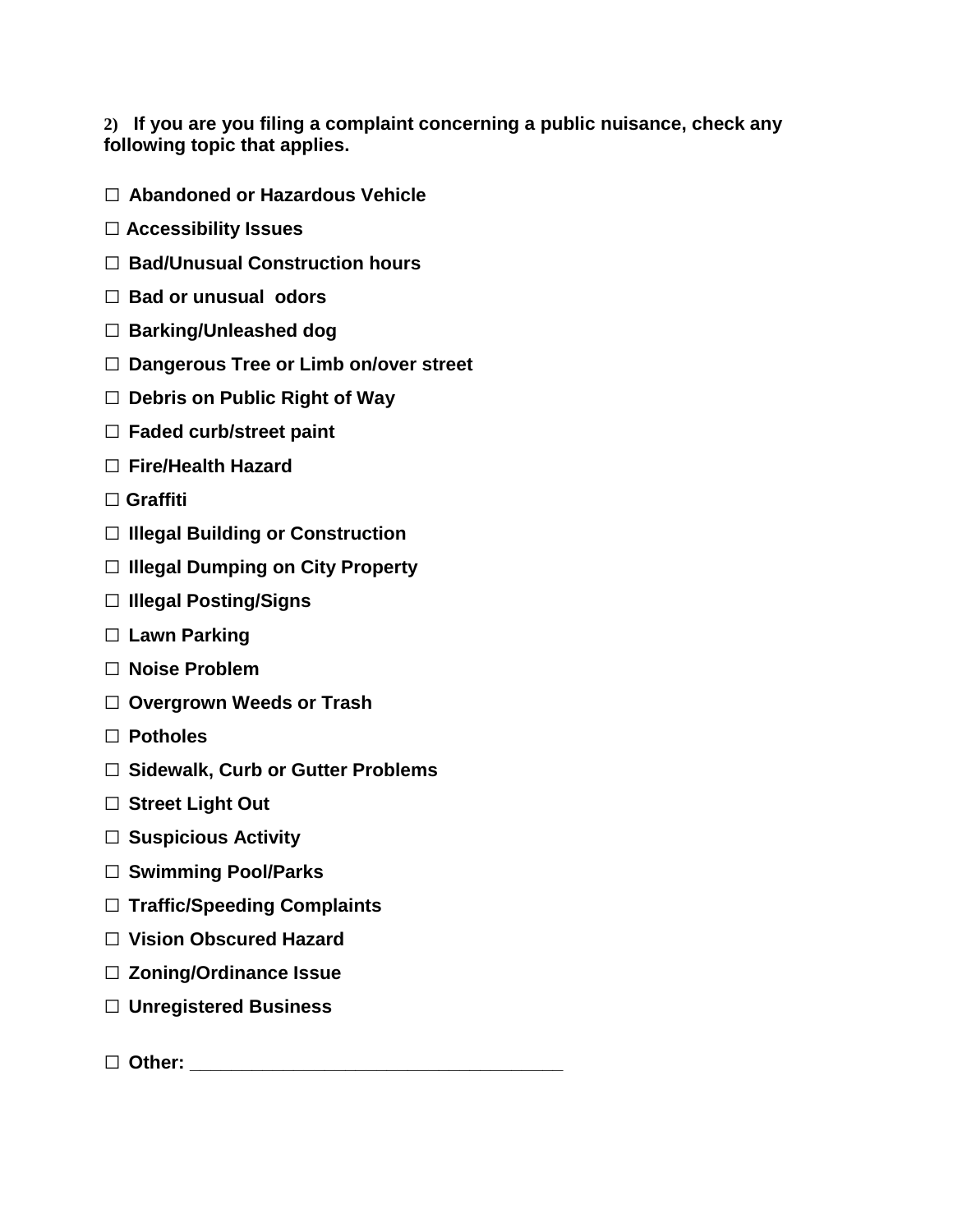**3) Location/address of nuisance problem (if street address unknown, describe location as best as you can):**

**4) Description (Please describe, in detail, your complaint in the space provided below, along with the date(s) you experienced the problem and any names, faces, of anyone you talked to):**